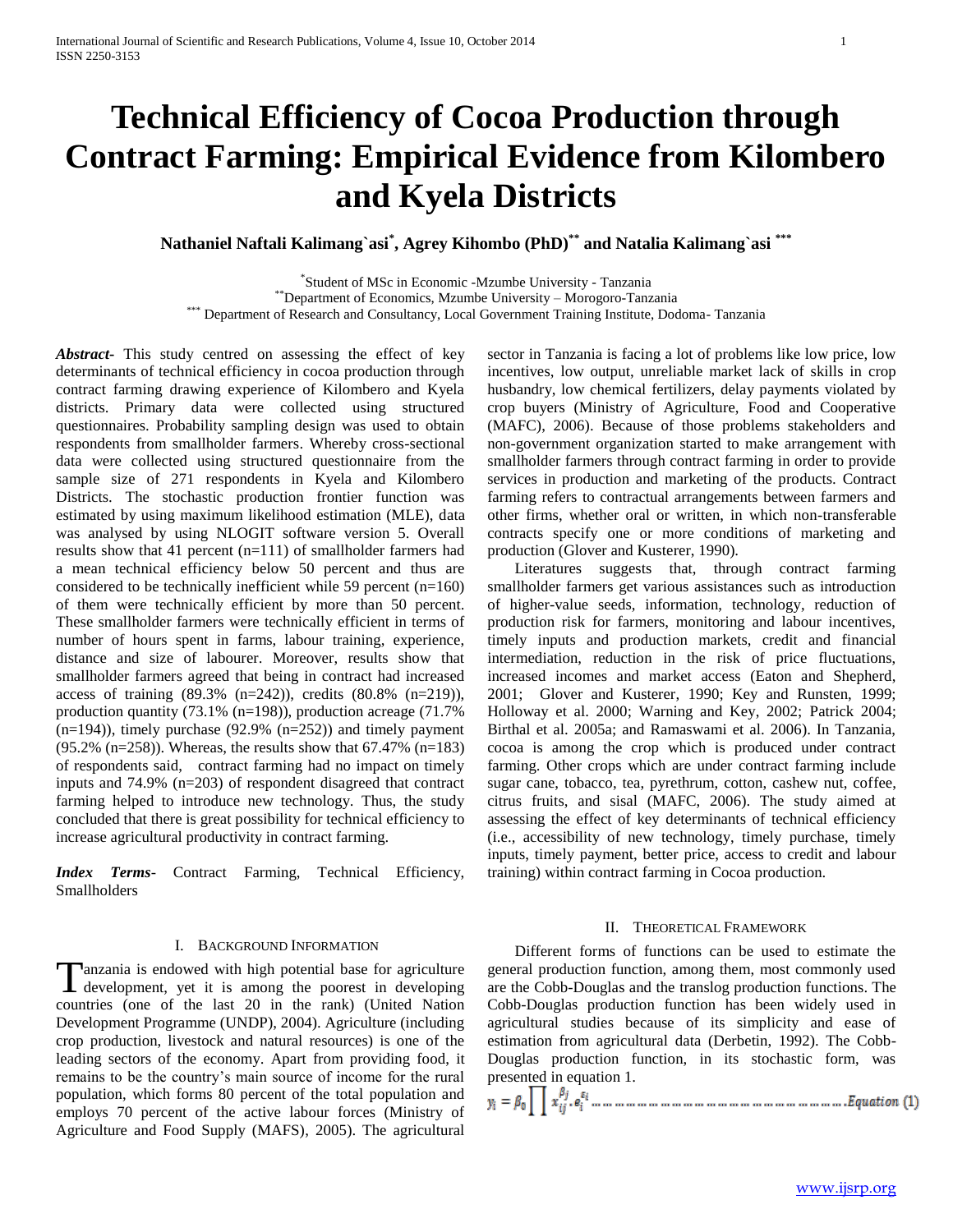Where;  $Y_i =$  Output for i=1, 2, 3……,n;  $\beta_0 =$  Constant; A steady multiplicative symbol;  $x_{ij} = i^{th}$  input, for the j<sup>th</sup> respondent for  $i=1,2,3,...,n$  and  $i=1,2,3,...,n$ ,  $\epsilon =$ Natural logarithm;  $\beta_i = A$  vector of parameter; for  $i = 0, 1, 2, 3, ...$  N; and  $\epsilon_i$  = The error term

 The loglinear transformation of equation 1 expression gives equation 2 which can be used for parameter estimation using regression analysis (Kumbhakar et al.1991).

*ij i k j Yi <sup>i</sup> <sup>X</sup>* ln ln ln ln 1 0 ..........................Equation (2)

The error term  $(\varepsilon_i)$  has two components  $u_i$  and  $v_i$  which form equation 3

...................................

$$
\mathcal{E}_i = V_i - U_i
$$
\n
$$
\dots
$$
\n
$$
\dots
$$
\nEquation (3)

**Where;**  $v_i = i$  is a random error associated with random factors which are out of the control of the producers (Aigner et al. 1977; and Meeusen and Broeck, 1977) such as bad weather (drought, flood, volcanoes), diseases, wild animals, which can lead to the production below the frontier.

It has a zero mean and variance equal to  $\delta_{\nu}^2$  such that its distribution is given as  $N(0, \delta_v^2)$ .

 $u_i =$  is a non-negative truncated half normal random variable (at zero) with a distribution given as ,  $N(0, \delta_u^2)$ . However,  $u_i$  can also have other distributions such as gamma and exponential. It is associated with farm-specific factors. The mean values of  $\mathbf{u}_i$  are determined by equation 4.

...................................................................................... ..............Equation (4)

**Where;**  $\pi_i$  = Represents inefficiency variable for; i=1,2,3 ...,n;  $\omega_i$  = Parameter estimates; for i=1,2,3...,n;  $\delta_v^2$  and  $\delta_u^2$  are the variances of  $v_i$  and  $u_i$  respectively. The inefficiency variable is represented by farm characteristics such as age of smallholder farmers, level of education of smallholder farmers, family labour, hired labour, training, distances, access to credit, time (man day hours) and experience in cocoa production.

 The maximum likelihood estimation of equation 2 yields parameter estimates;  $\beta_i$  and  $\lambda$ . Given the production frontier and inefficiency effect models represented in equation 5, technical efficiency can be obtained from the conditional expectation of  $u_i$ given  $\epsilon_i$  as shown in equation 5 (Zaibet and Dharmapala, 1999).

$$
E[-u_i|\varepsilon_i] = \frac{\delta_u \delta_v}{\delta} \left[ \frac{f^{\text{-}}(\lambda \varepsilon_i/\delta)}{1 - F^{\text{-}}(\lambda \varepsilon_i/\delta)} - \frac{\varepsilon_i \lambda}{\delta} \right]
$$
  
...........  
Equation (5)

Where:  $E[-u_i|\varepsilon_i] = A$  conditional mean of  $u_i$  given  $\varepsilon_i$ ;  $\delta_v^2 =$  is the variance of  $v_i$ ;  $\delta_u^2 =$  Is the variance of  $u_i$ .  $\delta^2 = \delta_u^2 + \delta_v^2$  sample variance;  $\lambda = \delta_u/\delta_v$  ratio of variance;  $f^*$  = value of a standard normal distribution function; and  $F^*$  = value of distribution function. Both functions are being evaluated λε<sub>ί</sub>

at  $\overline{\bullet}$ . Since technical efficiency of a production can be estimated under conditional expectation of  $u_i$  given  $\varepsilon_i$ .

 The individual farmer's level of technical inefficiency was calculated from the expected value of equation 4 as re-written in equation 5 and later TE was compared with the return of cocoa output per kilograms per acre per year per household as showed in equation 6.

 *TE<sup>i</sup> E u<sup>i</sup> <sup>i</sup>* exp ............................................................. ...................Equation (6)

Such that  $0 \leq TE \leq 1$ . Otherwise  $TE_i < 1$  provides a measure of short fall of observed output from maximum feasible output that characterized by a stochastic elements that varies across producers (Kumbhakar and Lovell, 2000).

## **2.2 Empirical Model**

 The model in equation 7 representing stochastic frontier was estimated in two step process. First step; cocoa production through contract farming over one year output (Y) was regressed against the independent variables, including area under production (acres/land), labour (family labour plus hired labour), cocoa plants per acre and cost of technology used in production. The log linear production function is represented by equation 7.

$$
LnY = \ln \beta_o + \beta_1 \ln X_{1ij} + \beta_2 \ln X_{2ij} + \beta_3 \ln X_{3ij} + \beta_4 \ln X_{4ij} + v_{ij} - u_{ji}
$$
............*Equation*.(7)

 Where; LnY = Output of cocoa products per kgs/acre/years/household;  $X_1$  = Area under cocoa production (land);  $X_2$  = number of cocoa plants per acre;  $X_3$ = Labour (man day/acre including family labour plus hired labour);  $X_4$ = Cost of technology used in production;  $v_i$  = Random errors;  $u_i$  = Technical inefficiency effects; and  $ln=$  natural logarithms.

Then in the second step; the error term  $(u_i)$  was regressed against selected socio-economic characteristics of the farm as shown in equation 8.

 $u_i = \omega_0 + \omega_1 \pi_1 + \omega_2 \pi_2 + \omega_3 \pi_3 + \omega_4 \pi_4 + \omega_5 \pi_5 + \omega_6 \pi_6 +$  $\omega_7 \pi_7 + \omega_8 \pi_8 + \omega_9 \pi_9$ ......Eqn(8)

Where;  $\omega_0$ ,  $\omega_1$ ,  $\omega_2$  ....,  $\omega_9$  = parameter estimates;  $\pi_1$  = age of smallholder farmers (years);  $\pi_2$  = Level of education of smallholder farmers;  $\pi_3$  = Distance from home to the field,  $\pi_4$  = Training,  $\pi_5$  = Experience in cocoa production;  $\pi_6$  = Credit;  $\pi_7$  = Family labour,  $\pi_8$  = Hired labour; and  $\pi$ <sup>9</sup> = Time used in production (man hours per day).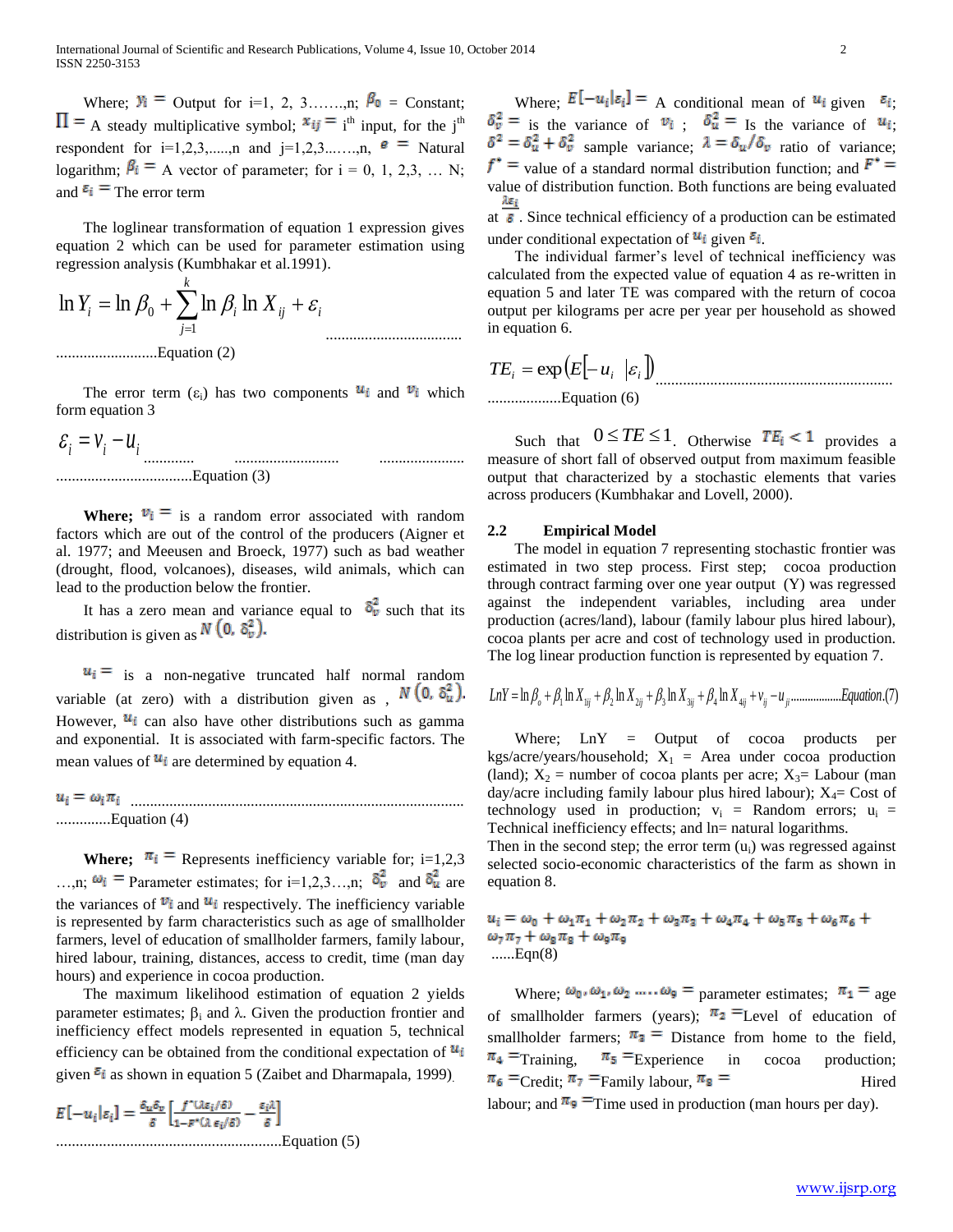#### III. METHODOLOGY

 This study was conducted in Kilombero and Kyela Districts which are among the area producing cocoa beans in Tanzania, Kyela being the leading district in the production of cocoa beans. The primary data for this study were collected on March-April 2013. The sampling unit of the study was limited only to the areas producing cocoa, predominantly those within contract farming. In this study purposive sampling was employed to obtain wards and villages which produced cocoa beans. The sample of smallholder farmers was obtained from four wards and ten villages in both districts. Probability sampling method was employed to obtain 271 respondents from smallholder farmers producing cocoa. Cross-sectional data was collected using structured questionnaire from each district.

# IV. RESULT AND DISCUSSION

#### **4.2 Descriptive Statistics**

 Table 1 shows that majority of the male cocoa producers obtained mean output in kilogram 486.55 (55.8%) under mean acre cultivated was 1.33 (56.6%), mean of family labour used 1.99 (58.4%) and mean of hired labour used 0.86 (52.2%). The mean output of kilogram of cocoa obtained by female 385.18 (44.2%), under mean acre 1.02 (43.6%) cultivated; mean of family labour used 1.44 (41.6%); and mean of hired labour used 0.67 (47.8%). Based on the background variables data shows that males were very efficient in the production of cocoa than females; as theory suggests that males are more productive than females; the results from field support this theory because males were leading in the production of cocoa. There is a need to encourage females to participate fully in the production of cocoa.

 Unmarried producers obtained the mean of cocoa output per kilogram per acre per year was 107.50 (12.3%); mean of acre cultivated was 0.29 (12.2%); the mean of family labour used was 0.43 (12.4%); and mean of hired labour used was 0.12 (8.1%). Married cocoa producers obtained the mean of cocoa output per kilogram per acre per year was 674.62 (77.4%); mean of acres cultivated was 1.84 (77.3%); the mean of family labour used was 2.72 (78.6%); and the mean of hired labour used was 1.20 (81.1%). Divorced cocoa producers obtained the mean of cocoa output per kilograms per acre per year was 89.61 (10.3%); the mean of acres cultivated 0.25 (10.5%); the family labour used 0.31 (8.9%); and the mean of hired labour used 0.16 (10.8%).

Principally, married producers are more productive compared to single producers and divorced producers. The findings showed that married were leading in the production of cocoa because married producers had large labour force used in the production.

 The mean output of cocoa in kilograms per acre/year produced by young groups aged below 40 years was 238.94 (27.4%); mean of acre cultivated was 0.70 (30.3%); mean of family labour used was 0.97 (28.4%); and the mean of hired labour used was 0.57 (37.3%). The mean output of cocoa in kilogram per acre/year obtained by old producer aged 40 years and above was 632.78 (72.6%); the mean of acre cultivated was 1.61 (69.7%); the mean of family labour used was 2.44 (71.6%); and mean of hired labour used was 0.96 (62.7%). In principle young producers are more efficiency than old producers in agricultural sector. In the study area the results are inversely to this notion and show that aged farmers obtained more kilograms of cocoa output compared to the young farmers who are strong in the production. This caused by the nature of the cocoa crop itself which discouraged the youth to engage in its production. The cocoa plant takes 3 to 4 years from planting to harvesting hence the young people may not be tolerant to invest in production and wait for 4 years in anticipation of harvesting as the findings this study indicated.

 The mean of cocoa output per kilograms/acre/year obtained by smallholder farmers having primary level of education was 362.59 (41.6%); mean acre cultivated was 0.98 (40.3%); the mean of family labour used was 1.44 (47.8%); and mean of hired labour used was 0.64 (41.0%). The mean of cocoa output per kilograms obtained by smallholder farmers having secondary level of education was 297.74 (34.1%); the mean of acres cultivated was 0.78 (32.1%); the mean of family labour used was 0.76 (25.2%); and the mean of hired labour used was 0.51 (32.7%). The mean of cocoa output in kilograms per year produced by farmers having university level was 211.73 (24.3%); the mean acres cultivated were 0.67 (27.6%); the mean of family labour was 0.81 (26.9%); and the mean of hired labour used was 0.41 (26.3%). Logically, educated producers are the ones who can produce more compared to uneducated producers. Contrary to this notion, this study showed that smallholder farmers with lower level of education produced more efficient compared to those with higher levels of education. Thus, there is a need to encourage educated farmers to participate fully in production because educated people can easily adapt to the change of technology.

|                       |      |               | <b>Mean</b><br>of | Mean<br>оf | Mean<br>of    | Mean of hired |
|-----------------------|------|---------------|-------------------|------------|---------------|---------------|
| <b>Variables</b>      | Freq | $\frac{0}{0}$ | <b>Kgs</b>        | acre       | family labour | labour        |
| <b>Sex</b>            |      |               |                   |            |               |               |
| Male                  | 155  | 57.2          | 486.55            | 1.33       | 1.99          | 0.86          |
| Females               | 116  | 42.8          | 385.18            | 1.02       | 1.42          | 0.67          |
| <b>Marital status</b> |      |               |                   |            |               |               |
| Not married           | 33   | 12.2          | 107.50            | 0.29       | 0.43          | 0.12          |
| Married               | 212  | 78.2          | 674.62            | 1.84       | 2.72          | 1.20          |
| Divorced              | 26   | 9.6           | 89.61             | 0.25       | 0.31          | 0.16          |
| Age                   |      |               |                   |            |               |               |
| Young <40yrs          | 71   | 26.8          | 238.94            | 0.70       | 0.97          | 0.57          |
| >40<br>Old            | 200  | 73.2          | 632.78            | 1.61       | 2.44          | 0.96          |

**Table 1 Background Variables and Mean of (Kilograms, Acres, f/Labour, and h/Labour)**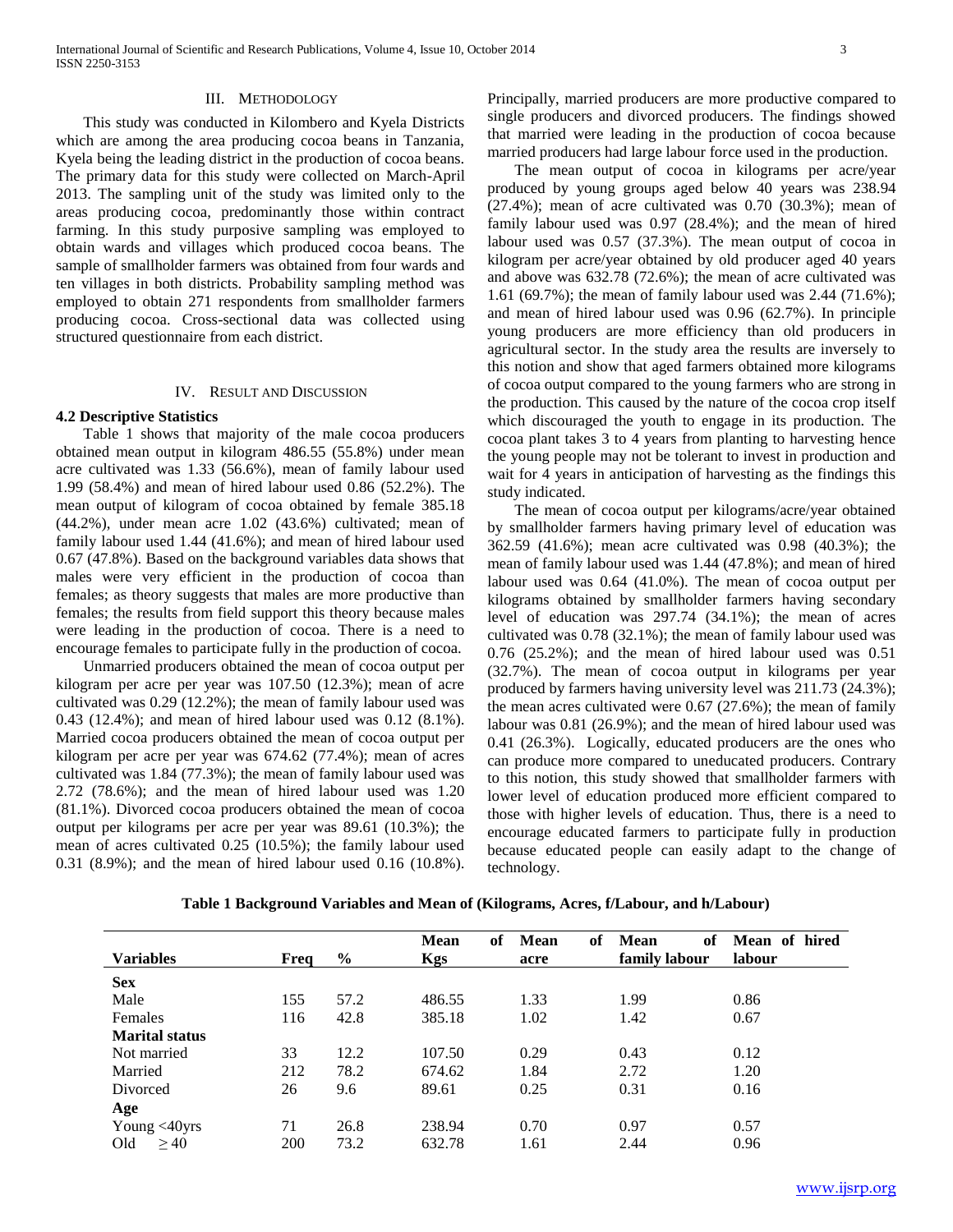| Level of education |    |      |        |      |            |      |  |
|--------------------|----|------|--------|------|------------|------|--|
| Primary level      |    | 43.9 | 362.59 | 0.98 | 1.44       | 0.64 |  |
| Secondary level    | 94 | 34.7 | 297.74 | 0.78 | 0.76       | 0.51 |  |
| University level   | 59 | 21.8 | 211.73 | 0.67 | $\rm 0.81$ | 0.41 |  |

**Source: Field Data Survey, 2013.** 

#### **4.3 Contribution of contract farming on cocoa production**

 Table 2 below indicates contribution of contract farming on cocoa production. The investigation of production quantity among the smallholder farmers within contract farming shows that 73.1% (n=198) of respondents agreed that contract farming led to increased productivity and others denied. Also result shows that 95.2% (n=258) of smallholder producers on contract farming said that contract helped them to sell their products on time while others disagreed. Findings showed that 92.9% (n=252) of smallholder farmers agreed that contract farming enabled timely purchase of their produces. Furthermore, result shows that majority (89.3% (n=242)) of respondents agreed that contract farming provides access of training to smallholder farmers. Moreover, result of production acreage shows that more

than two third (71.7% (n=194)) of smallholder farmers increased the area of production being in contract farming and others disagreed. Eighty one percent (80.8% (n=219)) of respondents agreed that contract farming had made them access of obtaining credits. Whereas result indicates that majority of respondents 67.47% (n=183) disagreed that contract farming helped to obtaining input on time and 74.9% (n=203) of respondents disagreed that contract farming increased access of using new technology.

 These results show that contract farming on cocoa production contributed a lot to smallholder farmers in terms of access of training, credits, increased production quantity, increased production acreage, timely purchase, and timely payment as Table 2 indicates.

| <b>Variable</b>            | % of Agree       | % of Disagree     |  |
|----------------------------|------------------|-------------------|--|
| Production quantity        | $73.1$ (n=198)   | $26.9\%$ (n=73)   |  |
| Timely purchase            | $95.2\%$ (n=258) | 4.8% $(n=13)$     |  |
| Timely payment             | $92.9$ (n=252)   | $7.1\%$ (N=19)    |  |
| Timely inputs              | $32.53\%$ (n=88) | $67.47\%$ (n=183) |  |
| Access of training         | $89.3\%$ (n=242) | $10.7\%$ (n=29)   |  |
| Production acreage         | $71.7\%$ (n=194) | $28.3\%$ (n=77)   |  |
| Availability of technology | $25.1\%$ (n=68)  | $74.9\%$ (n=203)  |  |
| Access of credit           | $80.8\%$ (n=219) | $19.2\%$ (n=52)   |  |

#### **Table 2 Opportunities within Contract Farming**

**Source: Field Data Survey, 2013**

#### **4.4 Trend of Price of Cocoa**

 Contract farming has constructive elements towards smallholder farmers; price stability is among the element within contractual arrangement. It is asserted that the situation is inversely proportional to the expectation of smallholder farmers of cocoa production. Table 3 shows the trend of price of cocoa products being fluctuating from 2010 to 2013, the mean price of cocoa in kilogram from 2010/2011, 2011/2012 and 2012/2013

was 2425.09, 2463.84 and 2024.72 respectively. The result shows the mean price of cocoa in 2010/2011 was low, in 2011/2012 increased and 2012/2013 the mean price decreased compared to the previous years. The price of cocoa has been fluctuating yearly thus discouraging the smallholder farmers to engage in production of cocoa. In turn, some of the farmers in Mbingu ward started to withdraw in cocoa production and burnt their cocoa farms.

#### **Table 3 Trend of Price of Cocoa**

|               | N   | Min  | Max  | Mean    | Std. Error | Std. De |
|---------------|-----|------|------|---------|------------|---------|
| Price 2010/11 | 271 | 1500 | 4000 | 2425.09 | 35.058     | 577.124 |
| Price 2011/12 | 271 | 1500 | 3000 | 2463.84 | 16.235     | 267.261 |
| Price 2012/13 | 271 | 1400 | 3000 | 2024.72 | 11.081     | 182.415 |

#### **Source: Field Data Survey, 2013**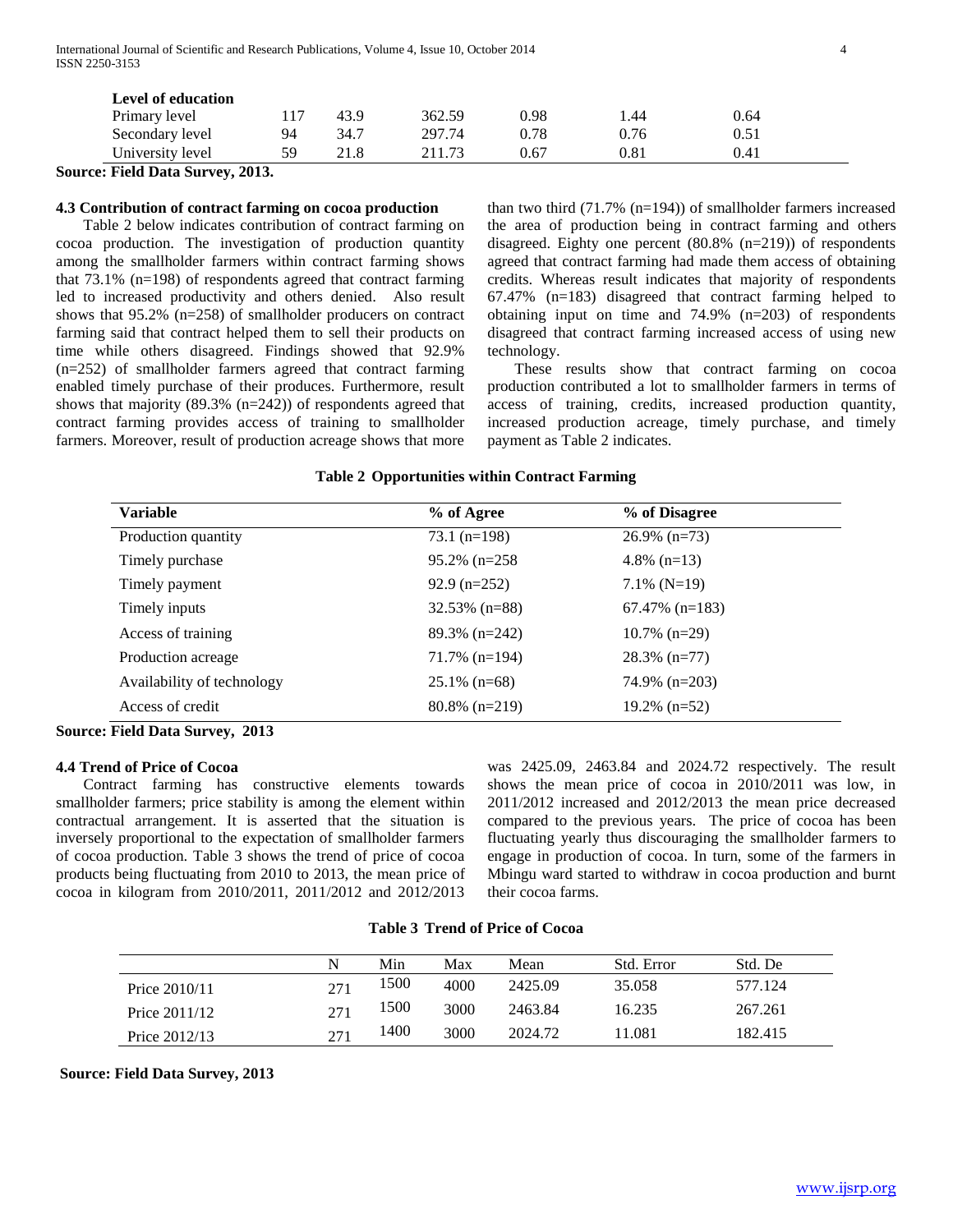International Journal of Scientific and Research Publications, Volume 4, Issue 10, October 2014 5 ISSN 2250-3153

#### **4.5 Estimation Model**

 Table 4 presents results of the stochastic frontier production function; results estimated using maximum-likelihood method. As it can be seen from the table 4, the coefficient of amount of cocoa plants per acre was positive but not statistically significant. The expected signs for variables such as cost of technology used in production and labour were negatives while the coefficients of land were positive and statistically significant.

 The coefficient of land 0.07376 (p-value 0.0577) under cocoa production was statistically significant at 10% level. This indicates when smallholder farmers increase area of production the output increases by 7% after three to four years. Labour (family labour plus hired labour) is a parameter used in production of cocoa its coefficient 0.04831 (p-value 0.0862) implies that a unit increases in labour could lead to an output rise by 4% statistically significant at 10% level. This result fall in line with findings of Kebede (2001) who suggested that hand hoes (technology used) were inputs in the production. Technology used in production was tested to find their effect in the cocoa production. The result showed that the coefficient of technology used was 0.01804 (p-value 0.0000), the variable being positive and statistically significant at 1% level. Smallholder farmers who applied new technology in their production increased their output by 1% in the next season ceteris paribus.

| Table 4 Maximum-likelihood Estimates for Parameters of the Stochastic Frontier Production |
|-------------------------------------------------------------------------------------------|
|-------------------------------------------------------------------------------------------|

| Parameter                  | <b>Proxy variable</b> | <b>Coefficient</b> | <b>Std.Error</b> | p-Value |
|----------------------------|-----------------------|--------------------|------------------|---------|
| <b>Stochastic Frontier</b> |                       |                    |                  |         |
| Constant                   | $\beta_{o}$           | 11.5779***         | .77339           | 0.0000  |
| lnLand                     | $\beta_1$             | $0.07376*$         | .03886           | 0.0577  |
| <i>lnLabour</i>            | $\beta_2$             | $-0.04831*$        | .02816           | 0.0862  |
| LnPlants                   | $\beta_3$             | 0.02310            | .02732           | 0.3977  |
| InTools (hand hoe)         | $\beta_4$             | $-0.01804$ ***     | .00147           | 0.0000  |

**Source: Field Data Survey, 2013** Note: \*\*\*,\*\*,\* = > Significance at 1%,5%,10% level

#### **4.5 Input Elasticity from Model Estimation**

 The elasticity's of output for land, labour, and technology used in production are return to scale of the Cobb-Douglas stochastic frontier model as shown on Table 5. Determination of elasticity's is necessary for the estimation of responsiveness of output to factor inputs of production. Most of the inputs on the stochastic frontier were statistically significant at different levels. Summation of all the partial elasticity of production with respect to every input was 0.14. For Cobb-Douglas model this figure represents the returns-to-scale coefficient, also called the function coefficient or total output elasticity. When all factors were varied by the same proportion, the function coefficient indicated the percentage by which output increased. In this case, it means if all of the variables were to be increased by 1%, output would increase by 14% representing increasing return to scale.

# **Table 5 Input Elasticity**

| Variable inputs             | <b>Elasticity</b> |  |
|-----------------------------|-------------------|--|
| Labour                      | 0.05              |  |
| Land                        | 0.07              |  |
| Technology used (Hand hoes) | 0.02              |  |

 $\overline{a}$ 

#### **Source: Field Data Survey, 2013**

 $1$  MPP= APP\*input elasticity

 $\overline{a}$ 

 Table 5 shows that land and labour had high responsiveness in the production of cocoa, followed by technology used in production such as hand hoes. This implies that hand hoes had little response in the production of cocoa.

# **4.6 Marginal Value Product and Factor Inputs**

 In order to assess the condition of a producer's profit level a number of variable such as marginal physical product  $(MPP)^1$ ,

marginal value product  $(MVP)^2$  and input prices were also estimated.

 $2$  MVP=MPP $*$ output price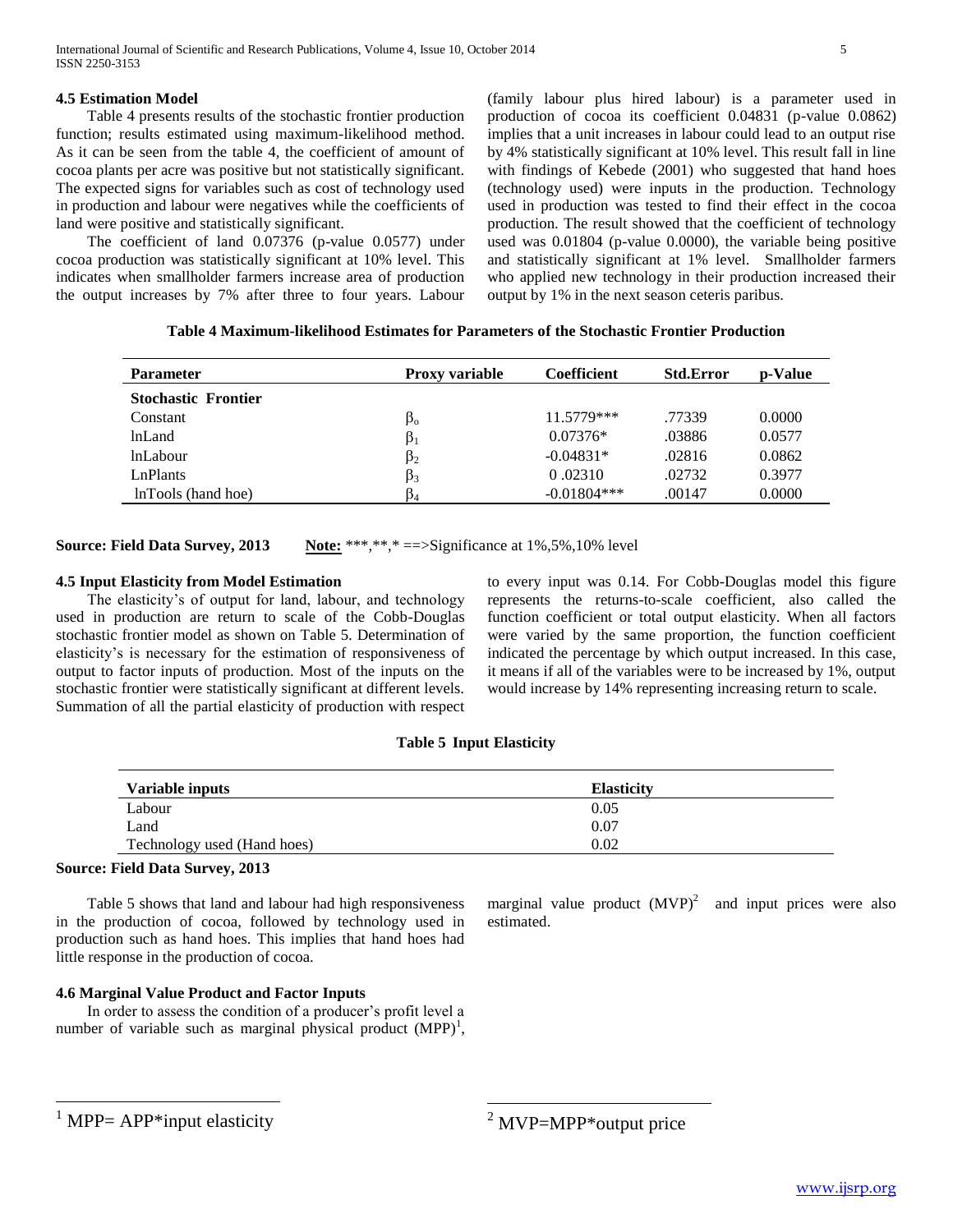| <b>Variable</b> | APP kgs per Elasticity<br>Acre |      | MPP kgs per MVP Tshs<br>Acre |           | Unit<br>Average<br><b>Price Tshs</b> |  |
|-----------------|--------------------------------|------|------------------------------|-----------|--------------------------------------|--|
| Land            | 370.95                         | 0.07 | 25.97                        | 2,337,300 | 90,000                               |  |
| Labour          | 157.35                         | 0.05 | 7.87                         | 314,800   | 40,000                               |  |
| Technology used | 0.12                           | 0.02 | 0.0024                       | 16.8      | 7,000                                |  |

**Table 6 Marginal Value Product and Factor Inputs**

# **Source: Field Data Survey, 2013**

 Table 6 shows the condition requirement for profit maximization is that the Marginal Variable Product (MVP) must be equal to the average unit price of inputs. When the unit use of labour and land in production per acre is greater than the average unit of price this implies that the unit increase in the variables cocoa farm will lead to negative return in production. Therefore, the marginal value product of tools of production (technology used/ hand hoes) was lower than the average unit price. From this result the smallholder farmers would benefit by increasing the tools of production especially hand hoes in the production of cocoa rather than increasing labour and land.

# **4.7 Range of Frequency Distribution of Technical Efficiency**

 Table 7 shows the range of technical efficiency. About 41% of smallholder farmers had a mean below 50%, this represent the total number (n=111) smallholder farmers who were technically inefficiency in the production of cocoa. Furthermore, 59% (n=160) of smallholder farmers within contract farming were technically efficient in the production of cocoa had a mean Technical Efficiency above 50%.

|  | Table 7 Percentage Technical Efficiency |  |  |
|--|-----------------------------------------|--|--|
|--|-----------------------------------------|--|--|

| <b>Efficiency scores</b> | Sample (N) | $\frac{6}{9}$ |
|--------------------------|------------|---------------|
| $<$ 40                   |            | 0.4%          |
| 40-49                    | 110        | 40.6%         |
| 50-59                    | 94         | 34.7%         |
| 60-69                    | 45         | 16.6%         |
| $\geq 70$                | 21         | 7.7%          |
| Total                    | 271        | 100%          |

#### **Source: Field Data Survey, 2013**

 Table 8 shows the results of socio-economic factors that influenced technical efficiency or inefficiency. A negative sign on a parameter efficiency means that the variable increases technical efficiency, while a positive sign reduces technical efficiency. It is important to note that these coefficients should not be directly interpreted (Battese and Coelli, 1993). Table 8 shows that age, education level, hired labour and credits were statistically insignificant. This indicates that they cannot explain any anything in the production of cocoa. Although prior, it was expected that availability of credit and hired labour in the production could increase output per kilograms per acre per household.

 Training is a parameter which was used to capture the effect of training on technical efficiency of production of cocoa. The smallholder farmers who attained training in the production of cocoa had access to produce at high efficiency than non-trained farmers. The expectation was that smallholder farmers within contract farming had access to get training which enabled them to produce many products at high quality and increase their technical efficiency. The coefficient obtained was 0.12518 and pvalue 0.0000 was statistically significant at 1% level. This indicates that the smallholder farmers who underwent training increased their products of cocoa beans. The results agree with Kibirige's (2008) who found that farmers who received training

increased their maize productivity. Similarly, Sentumbwe (2007) found that farmers who got training in better agronomic practices were technically more efficient than farmers who lacked such training. Likewise Galawat and Yabe (2011) found that farmers who attended training were profit efficient, while farmers who did not have any training were inefficient and had low profit efficiency. Equally, Nikaido (2004) found that the participation of the small scale producers in trainings increased efficiency for small scale industry. This explains that smallholder farmers who undergo training become technically efficient in the production of cocoa. Inefficient farmers can be in technical efficiency if and only if they undergo training frequently in the production of cocoa.

 Distance is a variable that is aimed to measure the effect of distance on technical efficiency. It was expected that smallholder farmers who were close to the farm increase technical efficiency compared to smallholder farmers who are far away from the field. The coefficient of distance was negative -0.01379 with the p-value 0.0658 as shown in Table 8. In accordance with this expectation the coefficient is negative and statistically significant at 5% level. The smallholder farmers who stayed far away from the field their output will decrease while those close to their farms increased their outputs. This suggests that the smallholder farmers who were close to their plot had access to increased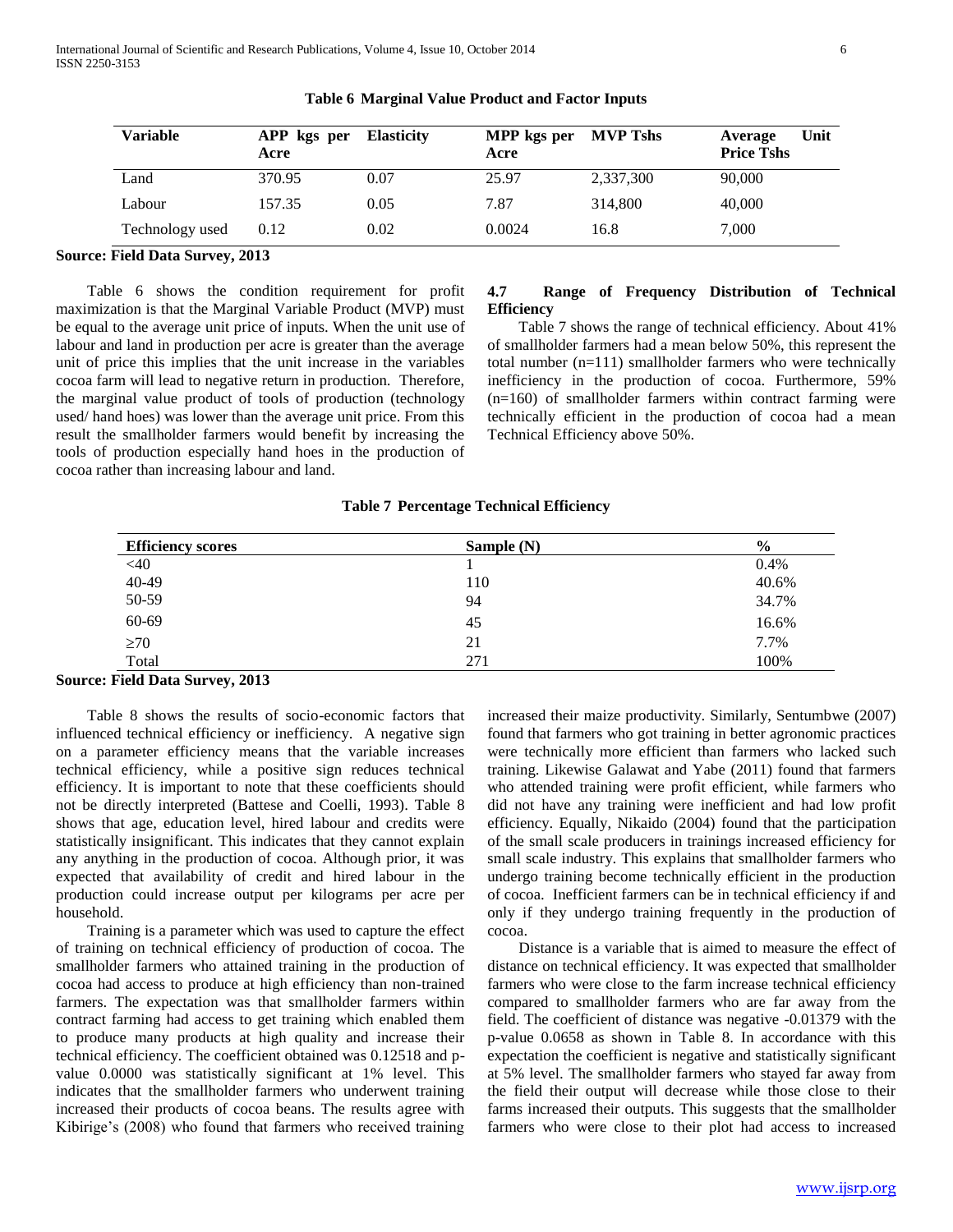production of cocoa within contract because of using less kilometre/metre in field. This finding is related with the findings of Kebede (2001) who found that the closer the farm the less the distance used and the greater the rice production technical efficiency.

 Time is input which measured in man hours working in the cocoa farm. The standard hour for man days is six hours per day. The coefficient of man hours per day is -0.01379 and p-value 0.0128 which is statistically significant at 5% level. This indicates that smallholder farmers who used standard hours in the cocoa production their output are expected to increase while those who use less hour per day their output will decrease.

 Family size is a variable which was measured to capture the effect of family labour on technical efficiency of smallholder farmers. Prior expectation was that family with large number of workers in production of cocoa is expected to be technically efficiency compared to smallholder farmers' with few members. The coefficient found was 0.10818 and p-value 0.0193 was statistically significant at 5% level. This indicates that family which had many labourers in the production of cocoa per day per acre were technically efficient. This result is similar to findings of Kibirige (2008) who reported that increasing number of labour in maize made farmers become technically efficient. Moreover, Kebede (2001) found that the increase of labour in production the

output of rice was increased too. Also findings of Kibaara (2005) suggested that the increase of labour probably led to increase of maize yield.

 The coefficient of experience of smallholder farmers in cocoa growing was negative 0.08899 with the p-value 0.0001 which was significant at 1% level, indicating that more experienced farmers tended to be more efficient in cocoa production. The experienced farmers were expected to be positively correlated for adoption of new technology and techniques of production. Smallholder farmers who had experience in production of cocoa their output per acre per year increase. The result was consistent with the findings of Oleke (2008) who found that experienced egg producers were the one who were technically efficient. Furthermore, Sesabo (2007) showed that fishermen who had many years of experience in fishing increased their productivity. Also, Kebede (2001) found that farming experience and education were both significant for improving technical efficiency. As well, Kibirige (2008) found that the maize producers who had many years in production increased their output. This suggests that the farmers who had experience in production of cocoa had technical efficiency because it enabled them to adopt new technology in production. New producers can be technically inefficient in a short run and technically efficient in the long run of production of cocoa.

| <b>Parameter</b>                              | <b>Proxy variable</b> | Coefficient    | <b>Std.Error</b> | p-Value |
|-----------------------------------------------|-----------------------|----------------|------------------|---------|
|                                               |                       |                |                  |         |
| <b>Inefficiency Model</b>                     |                       |                |                  |         |
| Constant                                      | $\omega_{0}$          | $6.80692***$   | 0.35352          | 0.0000  |
| Age of farmers (years)                        | $\pi_1$               | 0.01495        | 0.08556          | 0.8613  |
| Level of education                            | $\pi_{2}$             | 0.02230        | 0.03875          | 0.5651  |
| Training                                      | $\pi_{2}$             | $0.12518***$   | 0.02783          | 0.0000  |
| Distance (home to field)                      | $\pi_{\mathtt{A}}$    | $-0.01379*$    | 0.00750          | 0.0658  |
| Time (hour per day)                           | $\pi_{\mathbf{s}}$    | $-0.01379**$   | 0.05129          | 0.0128  |
| Family labour (man days)                      | $\pi_6$               | $0.10818**$    | 0.04623          | 0.0193  |
| Hired labour (man days)                       | $\pi_{\tau}$          | $-0.00281$     | 0.04076          | 0.9450  |
| Experience (in cocoa prod)                    | $\pi_{\text{g}}$      | $-0.08899$ *** | 0.02308          | 0.0001  |
| Credit                                        | $\pi_\mathsf{q}$      | $-0.02734$     | 0.06353          | 0.6670  |
| <b>Variance Parameters for Compound Error</b> |                       |                |                  |         |
| Lambda $(\sigma u/\sigma v)$                  | λ                     | 2.97549***     | 0.44977          | 0.0000  |
| Sigma                                         | σ                     | $0.67748***$   | 0.00197          | 0.0000  |
| Sigma-squared (u)                             | $\sigma_u$ 2          | 0.41240        |                  |         |
| Sigma-squared (v)                             | $\sigma_v$ 2          | 0.04658        |                  |         |
| Gamma $\delta_u^2/(\delta_u^2+\delta_v^2)$    | γ                     | 0.89851        |                  |         |
| Log likelihood function                       |                       | $-152.57567$   |                  |         |
| Mean technical efficiency                     |                       | 59%            |                  |         |

|  | <b>Table 8 Determinants of Technical Inefficiency</b> |  |  |  |
|--|-------------------------------------------------------|--|--|--|
|--|-------------------------------------------------------|--|--|--|

**Source:** Field data, 2013. **Note**\*\*\*,\*\*,\* = = > Significance at 1%,5%,10% levels

# V. CONCLUSION

 Basing on the findings, it can be concluded that contract farming contributes much to smallholder farmers especially in terms of timely purchase of their products, timely payment, increased productivity, labour training and access to credit. On

the other hand timely input and new technology are areas which contract farming seems to have no impact as the findings indicated in descriptive statistics. In the estimation models smallholder farmers within contract farming are technically efficient in the production of cocoa beans, although there are few smallholder farmers who are technically inefficient. Positive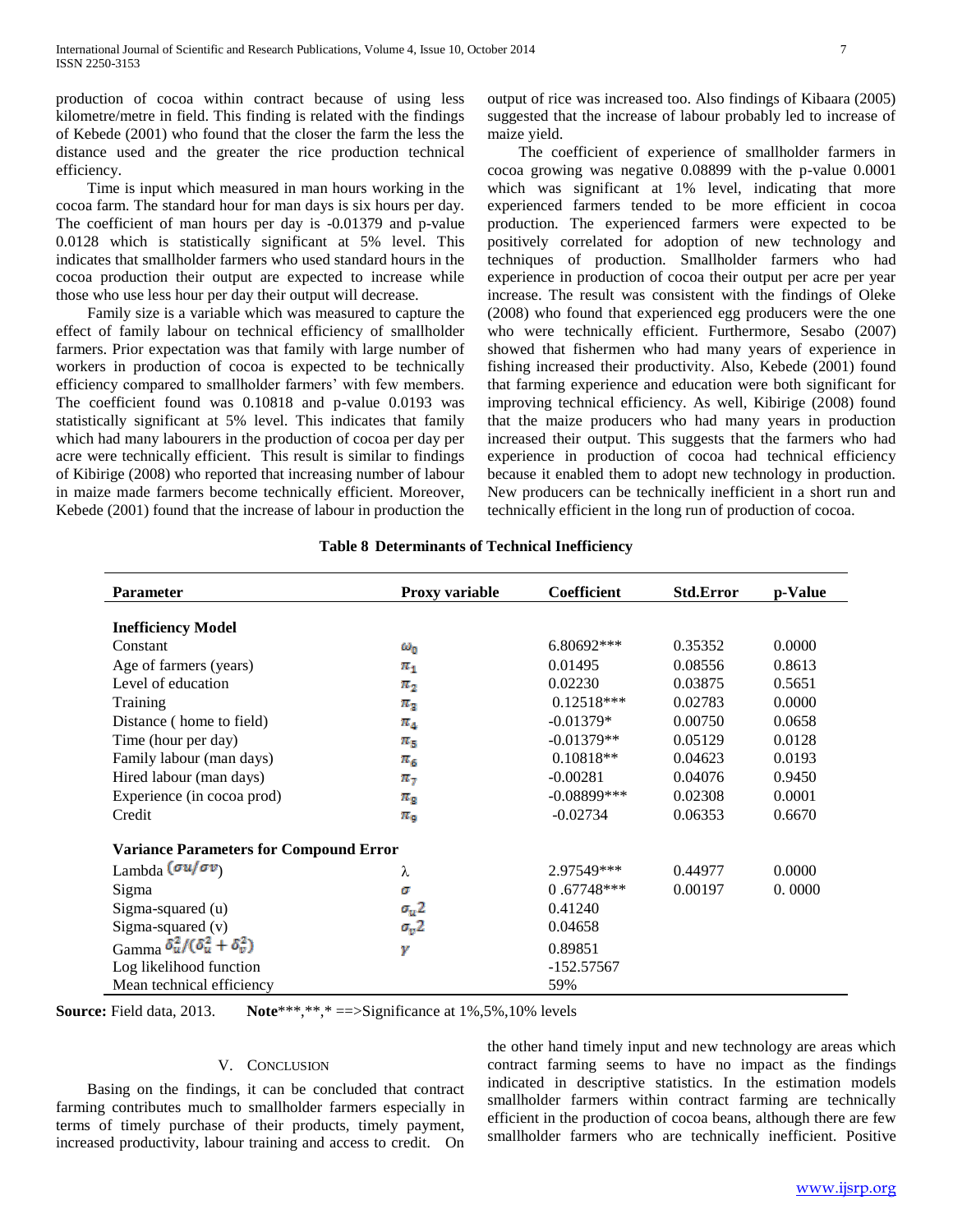outcome obtained by smallholder farmers being in contract farming indicate that contract farming is good for supporting the smallholder farmers in the agricultural production. This calls for the government of Tanzania and NGOs to encourage contract farming in different crops in agriculture sector. The incentives available within contract farming enable smallholder farmers to increase production.

#### **5.1 Policy Implication**

 The potential policy implication is transparency within contract, the institution making contract farming should be clear in case of crop fails and what happens if the contractors do not provide input on time. The contract is said to be silent in case of years when smallholder farmers failed to harvest crops. Also measures to be taken when the contractors do provide inputs timely to smallholder farmers should be stated. The contract must be transparent and both sides must agree on it.

 Government intervention; The government must be involved in contract farming in order for the two parties to be efficient. The government institution must be involved when two parties sign the contract. The involvement of the government on contract farming will help to arrange price floor and legal enforcement on contract farming.

 At the moment, smallholder farmers are faced with price instability of cocoa beans. This calls for international investors to come and build manufacturing industry in order to produce the final products of cocoa beans here in Tanzania, because the market of final products of cocoa beans is large rather than exporting raw products to the World market.

#### ACKNOWLEDGMENT

 This paper is an outcome of the efforts of many persons to whom the researchers are indebted. Greater thank should go to all people who have made this work successful. It is not possible to mention everyone who made a significant contribution towards completion of this study; however, we mention a few; Fist, special thanks should go to the Danish Government for providing research funds for this study through Potential and Limitations of Contract Farming (POLICOFA) Project at Mzumbe University. The project is led by the Department of Economics at Mzumbe University, Tanzania in collaboration with the Department of Geography and Geology, and the Institute of Food and Resource Economics, both at the University of Copenhagen, Denmark. Lastly, special thanks should go to smallholder farmers of Cocoa production in Kilombero and Kyela Districts who provided inputs for this study, without them the work would not be accomplished timely.

#### **REFERENCES**

- [1] Aigner, D., C. A. K. Lovell, and P. Schmidt. (1977). Formulation and Estimation of stochasti Frontier Production Function Models. Journal of Econometrics 6: 21–37.
- [2] Battese, G. E. and Coelli, T. J. (1993). A Model for Technical Inefficiency Effects in a Stochastic Frontier Production Function for Panel Data. Empirical Economics 20, 325-332.
- [3] Birthal, P.S., P.K. Joshi, and A. Gulati. (2005a). Vertical Coordination in High-Value Food Commodities: Implications for Smallholders.

Markets, Trade, and Institutions Division Discussion Paper No. 85. Washington, D.C. International Food Policy Research Institute.

- [4] Derbetin, L. D. 1989. Agricultural Production Economics. New York: Macmillan Publishing Company.
- [5] Eaton, C. S., and Andrew W. Shepherd (2001). Contract Farming Partnerships for Growth.AGS Bulletin No. 145. Rome: Food and Agriculture Organization (FAO).
- [6] Galawat, F and Yabe, M (2011). Profit Efficiency in Rice Production in Brunei Darussalam, Department of Agriculture and Resource Economics, Faculty of Agriculture Kyushu University, 6-10-1, Hakozaki, Higashi-Ku, Fukuoka City, Japan
- [7] Glover, D. and Kusterer, K. (1990) Small Farmers, Big Business: Contract Farming and Rural Development, London: Macmillan.
- [8] Holloway, G., C. Nicholson, C. Delgado, S. Staal, and S. Ehui (2000). Agro industrialization through institutional innovations: Transaction Costs, Cooperatives and Milk Market development in the East African highlands. Agricultural Economics 23: 279-288.
- [9] Ian Patrick report, (2004). Contract Farming in Indonesia: Smallholders and Agribusiness University of New England (UNE). in Pakistani Agriculture"America Journal of Agricultural Economics 77:657-685.
- [10] Kebede T.A (2001). Farm Household Technical Efficiency: A Stochastic Frontier Analysis, a Study of Rice Producers in Mardi Watershed in Western Development Region of Nepal. Thesis/ dissertation, The University of Bergen.
- [11] Key, N., and D. Runsten. (1999). Contract Farming, Smallholders and Rural Development in Latin America: The Organization of Agro-Processing production. World Development 27: 381-401.
- [12] Kibaara, B. W (2005). Technical Efficiency in Kenyan's Maize Production: An Application of the Stochastic Frontier Approach, Thesis submitted Department of Agricultural and Resource Economics in partial Fulfilment of the Requirements for the Degree of Master of Science Colorado State University Fort Collins, Colorado
- [13] Kibirige, D. (2008). The Impact of the Agricultural Productivity Enhancement Program on the Technical Efficiency of Maize Farmers in Masindi District; A Thesis Submitted for to the School of Graduates in Partial Fulfilment of the Requirement for Award of A Master of science in Agricultural and Applied Economics of Makerere University Kampala.
- [14] Kumbhakar SC, Ghosh S, Guckin M (1991). A Generalized Production Frontier Approach for Estimating Determinants of Inefficiency in US. Dairy Farms. J. Bus. Econ. Stat., 9: 279- 286.
- [15] Kumbhakar, S. C., and C. A. K. Lovell. (2000). Stochastic Frontier Analysis. Cambridge: Cambridge University Press.
- [16] MAFS, (2005). Budget Speech for the year 2005/2006 Presented at the National Assembly by the Minister for Agriculture and Food Security. July 2005, Dodoma –Tanzania.
- [17] Meeusen, W., and J. van den Broeck. 1977. Efficiency Estimation from Cobb–Douglas Production Functions with Composed Error. International Economic Review 18:435–444.
- [18] Mekong Private Sector Development Facility (MPDF). 2004. Lao PDR SME Agribusiness
- [19] Ministry of Agriculture and Food Security in Tanzania (2006), Report on Contract Farming Status and Prospects for Tanzania.
- [20] Ministry of Agriculture, Food and Cooperation (MAFC) report, (2006), Participatory Agricultural Development and Empowerment Project (PADEP), Conducted by Match Maker Associates Limited (MMA)
- [21] Nikaido, Y (2004). Technical Efficiency of Small-scale Industry in India, Application of Stochastic Production Frontier Model. Research Project: Institutions, Networks, and Force of Changes in Contemporary South Asia, Under Japanese Ministry of Education, Science, Sports and Culture Grant-in-Aid for Scientific Research on Priority Areas Programme.
- [22] Oleke, J.M (2008), Poultry Egg Production Technical Efficiency in Ilala and Kibaha District; A Dissertation Submitted in Partial Fulfilment of Requirements of Masters of science in Agricultural Economics at Sokoine university of Agriculture (SUA), Morogoro Tanzania.
- [23] Patrick, I. (2004), Contract farming in Indonesia: Smallholders and Agribusiness Working